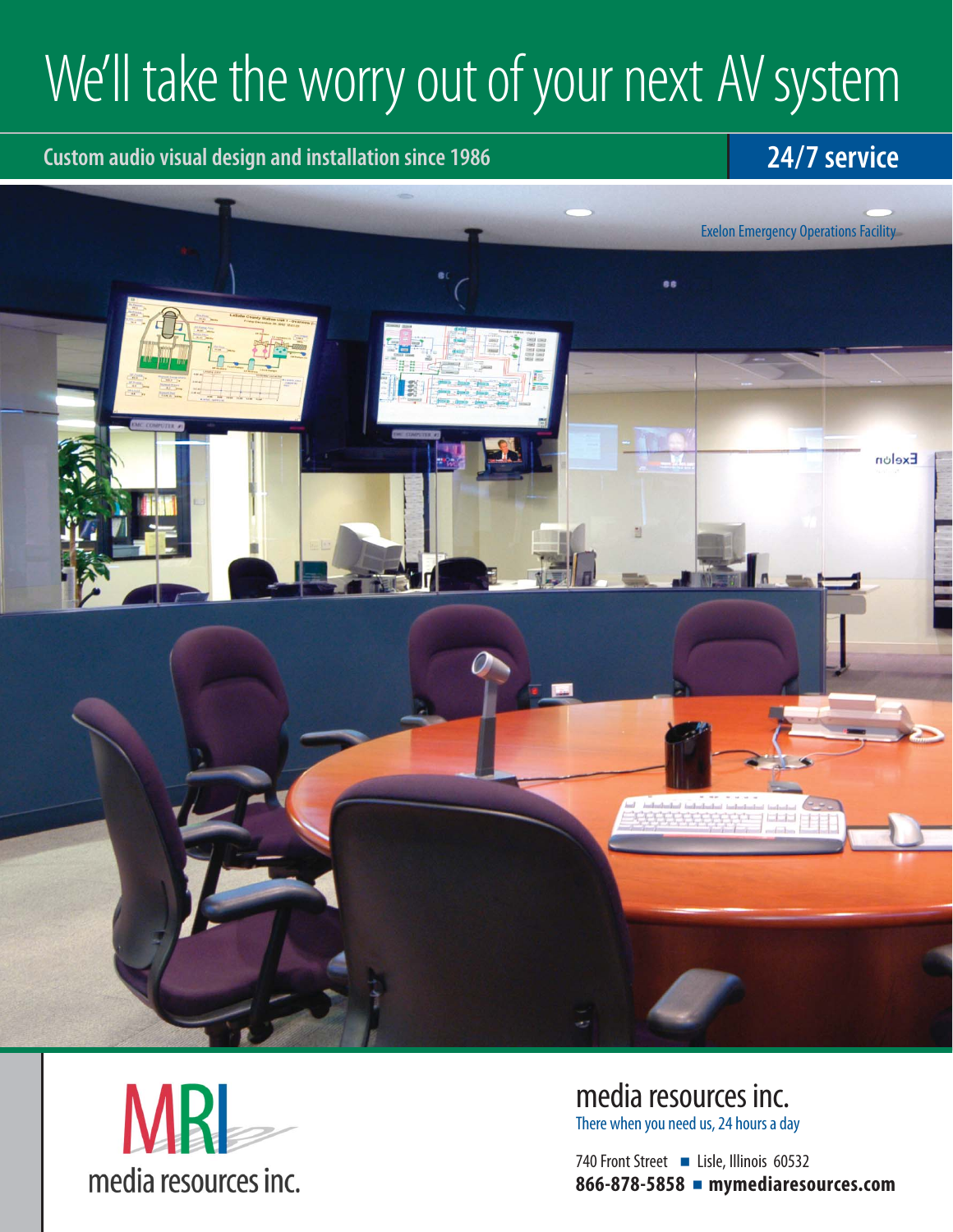### Let Media Resources make your next project easy



### **Highly personalized service**

We may be old-fashioned, but we believe your needs are number one.

- We're focused on you.
- We're easy to reach.
- We still do sales calls and on-site service.
- We make sure you're satisfied.

### **Timely work and followup**

- We work around your schedule.
- We will meet your time frame, even if that means working around the clock.
- We return all calls the same day.
- Any repair service is the same day, if needed.



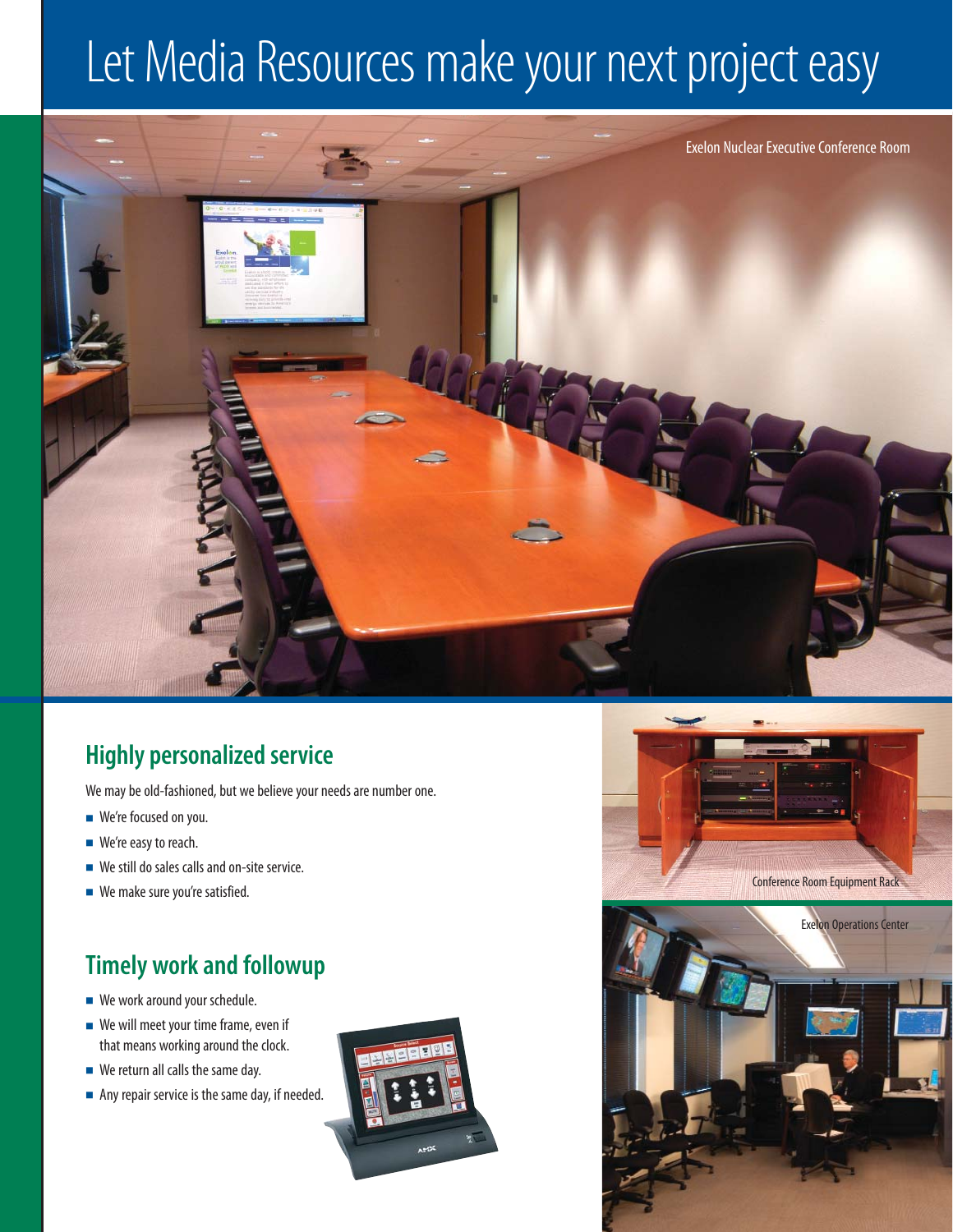

### **Outstanding quality**

- We're known for our innovative designs and quality craftsmanship.
- Yet we don't take on more than we can handle.
- We never over-engineer: we tailor each system to your needs and your budget.

#### **Trained professionals**

- Our sales people have all been installers.
- We understand the equipment and your needs.
- Because of our work in the nuclear industry, our whole staff has been subject to FBI background checks. There's never a question of our honesty or integrity.

#### **There when you need us**

Media Resources goes the extra mile to make sure your project is successful. When you need it, our standard service includes:

- After hours installations.
- 24/7 phone support.
-